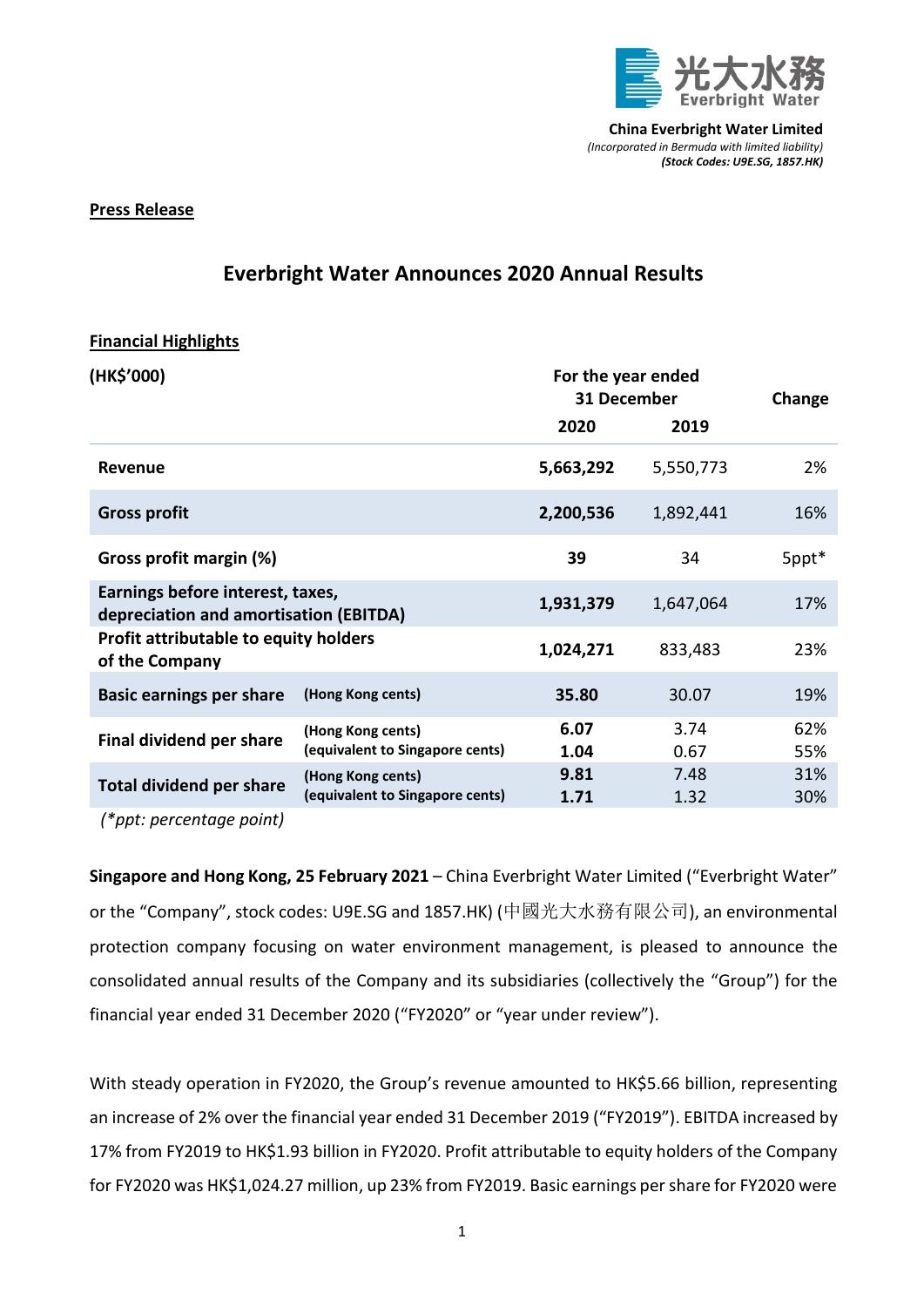

35.80 Hong Kong cents, indicating an increase of 5.73 Hong Kong cents or 19% from FY2019. Gross profit margin stood at 39%, representing an increase of 5 percentage points from FY2019. The Group has ready access to diverse financing channels, holds quality assets and sufficient funds with a reasonable gearing ratio, and is in a healthy financial position.

In relation to market expansion, during the year under review, the Group focused on traditional business sectors like waste water treatment, and continued solidifying its market position in regions such as the Yangtze River Economic Belt and the Bohai Economic Rim. In FY2020, the Group secured 9 new projects, commanding a total investment of approximately RMB1.19 billion, in addition to 1 engineering, procurement and construction ("EPC") project and 1 operation and management ("O&M") project. Such projects contribute an additional designed daily waste water treatment capacity (inclusive of the O&M project and exclusive of the EPC project) of 290,000  $m^3$  and an additional designed daily reusable water supply capacity of 30,000 m<sup>3</sup>. As at 31 December 2020, the Group invested in and held 138 environmental protection projects, commanding a total investment of approximately RMB24.68 billion. In addition, it undertook 3 EPC projects and 2 O&M projects. These projects have an aggregate designed daily water treatment capacity exceeding 6,500,000  $m<sup>3</sup>$ (inclusive of treatment capacity of the O&M projects).

In relation to project construction, during the year under review, the Group was dedicated to implementing the joint prevention and control mechanisms amid the novel coronavirus ("COVID-19") pandemic. By ensuring the staff's health and safety, as well as complying with the relevant regulations of government authorities at all levels, the Group managed to proceed with its construction work in an orderly manner. In FY2020, the Group had 15 projects that commenced construction (inclusive of 1 EPC project), with a designed daily waste water treatment capacity of 340,000  $\text{m}^3$ , a designed daily reusable water supply capacity of 83,000  $\text{m}^3$ , and a designed daily water supply capacity of 600,000 m<sup>3</sup>; a total of 8 projects completed construction and commenced operation, with a designed daily waste water treatment capacity of 230,000  $\text{m}^3$ , a designed daily reusable water supply capacity of 40,000  $m^3$ , and a designed daily sludge treatment capacity of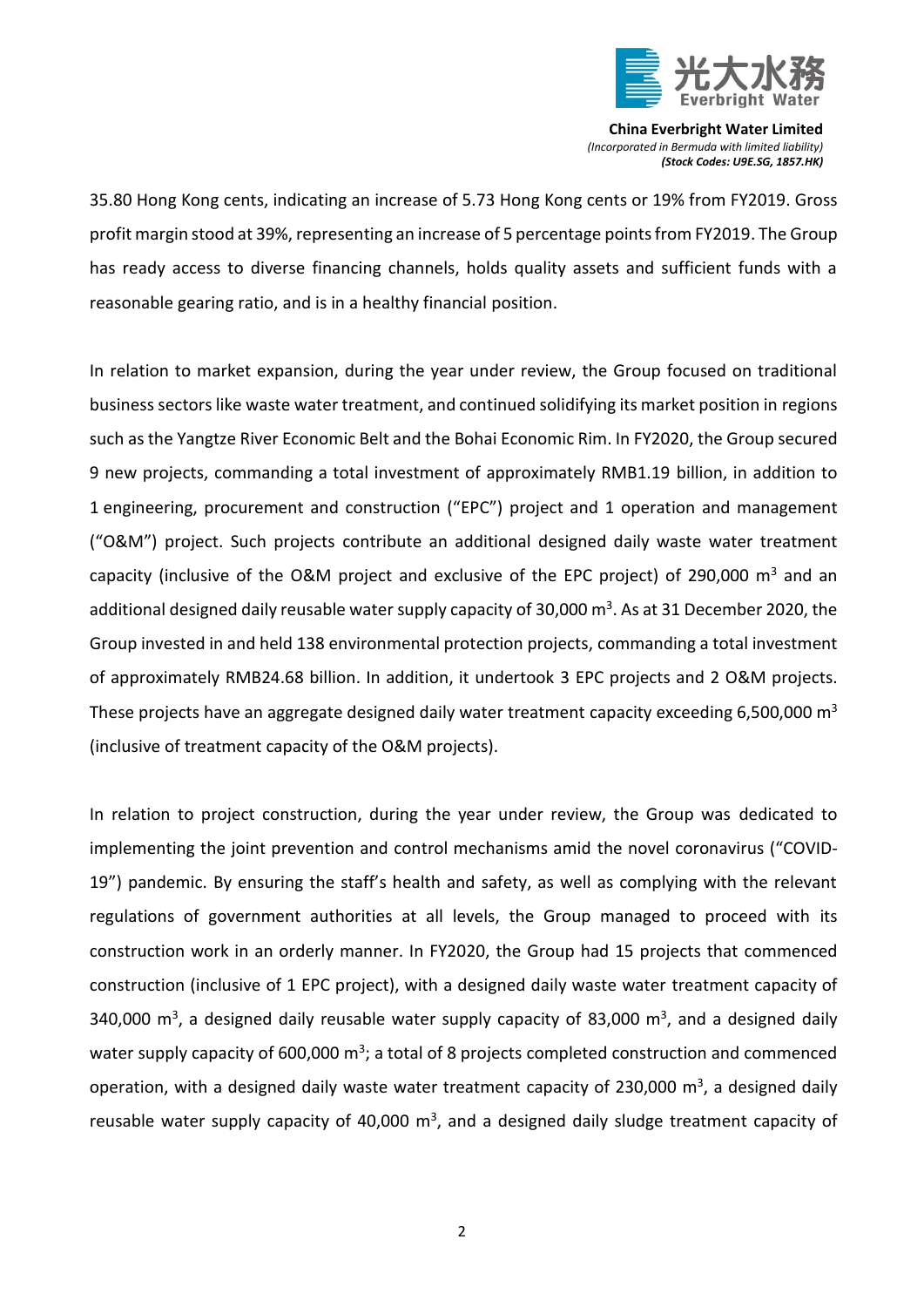

200 tonnes. As at 31 December 2020, the Group had 9 projects in the preparatory stage, with a designed daily water treatment capacity of 312,000  $\text{m}^3$ .

In relation to operations management, during the year under review, the Group ensured that its operating projects operated stably and were in compliance with the relevant discharge standards. During the critical period of the COVID-19 pandemic, the Group responded swiftly by carrying out effective pandemic prevention and control measures. Not only did the Group ensure zero infection of its staff, but also it established a multi-level managerial and coordination mechanism. As a result, the Group's projects operated at full swing, providing high-quality water treatment services to the local communities. In addition, while enhancing the effort to implement the "Intelligent Water" management system, the Group published the "China Everbright Water Limited Intelligent Water Whitepaper", which analyses and discusses the application scenarios, technical options and implementation methods relating to "Intelligent Water" in the future. During the year under review, a total of 3 waste water treatment plants of the Group received regulatory approval for tariff hikes, ranging from 9% to 26%, and subsidies of RMB125.32 million in total were granted to the Group.

In relation to technological research and development, during the year under review, the Group leveraged on technologies to drive the development of asset-light businesses, boosting the effort in providing technology services and products for external markets. In FY2020, the Group secured a number of projects from internal and external clients to provide its in-house developed technological processes, with a total contract sum of approximately RMB168 million. During the year under review, the Group was granted 25 patents (including 22 utility models, 1 invention patent, 1 software copyright and 1 design patent).

In relation to the capital market, during the year under review, the Group achieved good progress in exploring various financing channels to facilitate its business development. In June 2020, the Company issued its first asset-backed securities ("ABS") to qualified investors in mainland China with a size of issue of RMB300 million (including the preference ABS and the subordinate ABS). The proceeds from the ABS issuance were used to replenish the working capital of the Group. In August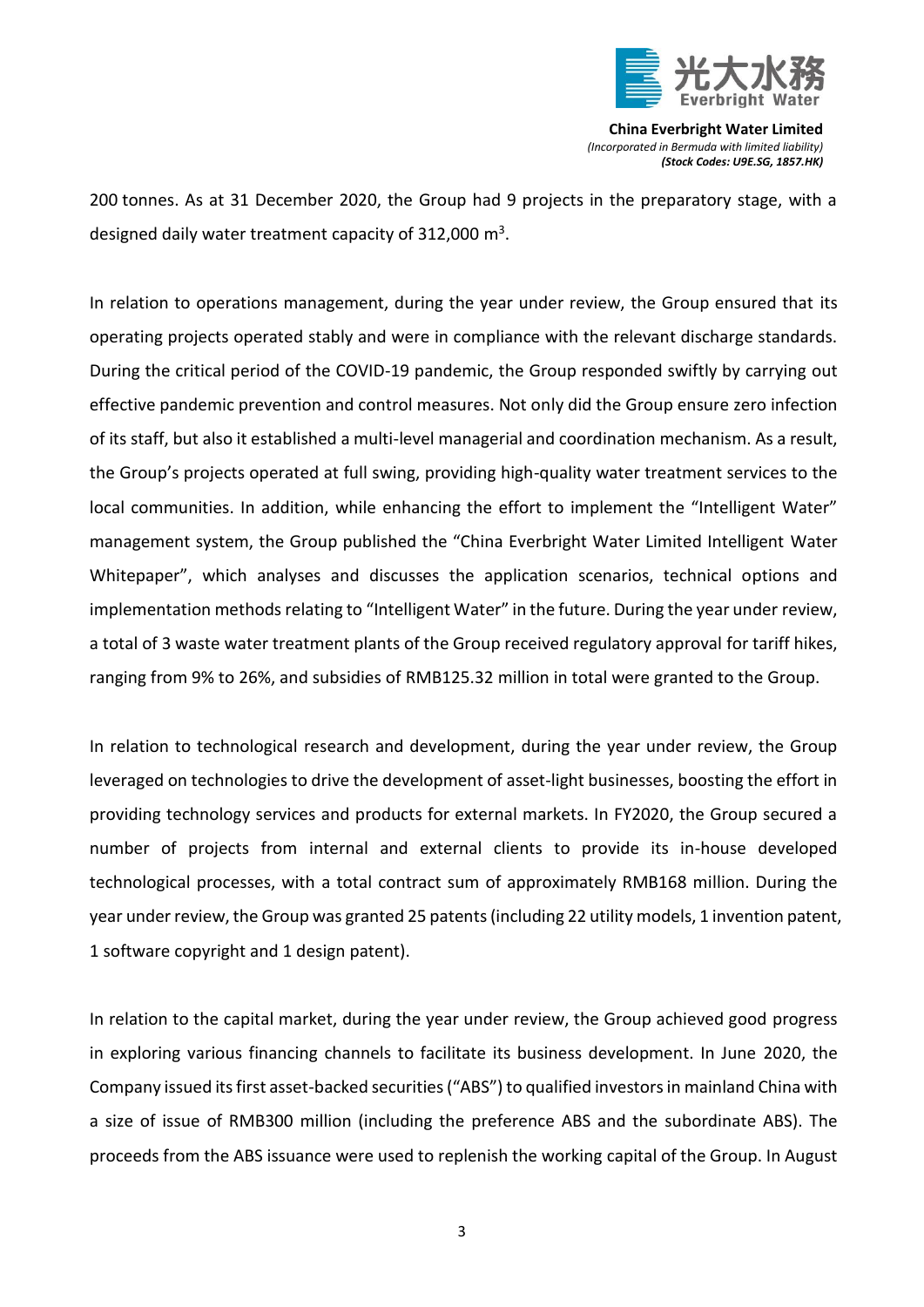

2020, the Company issued its first tranche of medium-term notes ("MTN"), with a principal amount of RMB1 billion, to institutional investors in the inter-bank bond market in mainland China. The proceeds from the MTN issuance were used to replenish the working capital of the Company's subsidiaries. The issuance of the ABS and the first tranche of MTN helped optimise the Group's financing structure and kept its financial costs within a reasonable range.

**Mr. An Xuesong, Executive Director and CEO of Everbright Water**, said, "In 2020, amid the opportunities and challenges in the external environment, Everbright Water focused on the 'Innovation-driven Development' ethos and made a concerted effort to steadily forge ahead. As a result, the Group made good progress in the synergy and development of asset-light and assetheavy businesses, refined management and expansion of financing channels. In addition, it demonstrated a stable progress in its overall business, thereby further cementing its fully-fledged business coverage and full industry chain in the area of water environment management. In the future, the Group will, under the premise of effective pandemic prevention and control, seize opportunities arising from the national policies; continue its optimisation of the asset-light and asset-heavy allocation; pursue development that is led by innovation; accelerate the development of digitalisation across the Group; strengthen refined management and create value by 'resource recovery'; and leverage on its dual listing status in Singapore and Hong Kong to drive business integration with capital. The Group will fully embark on a new journey of high-quality development."

**Mr. Wang Tianyi, Chairman of the Board of Directors and CEO of China Everbright Environment Group Limited and Chairman of Everbright Water**, said: "Stepping into 2021, amid the complicated global trends and the stable and improving domestic environment in China, China's '14th Five-Year Plan' and long-range goals for 2035 have clearly specified the requirements on ecological environmental protection. The water environment management has been elevated to an unprecedented strategic level as an important mission of China's ecological conservation and pollution prevention and control. 'High-quality development' will become a key focus for the water environment management industry and the relevant enterprises during the '14th Five-Year Plan' period. Looking into the new year, with challenges and opportunities ahead, Everbright Water will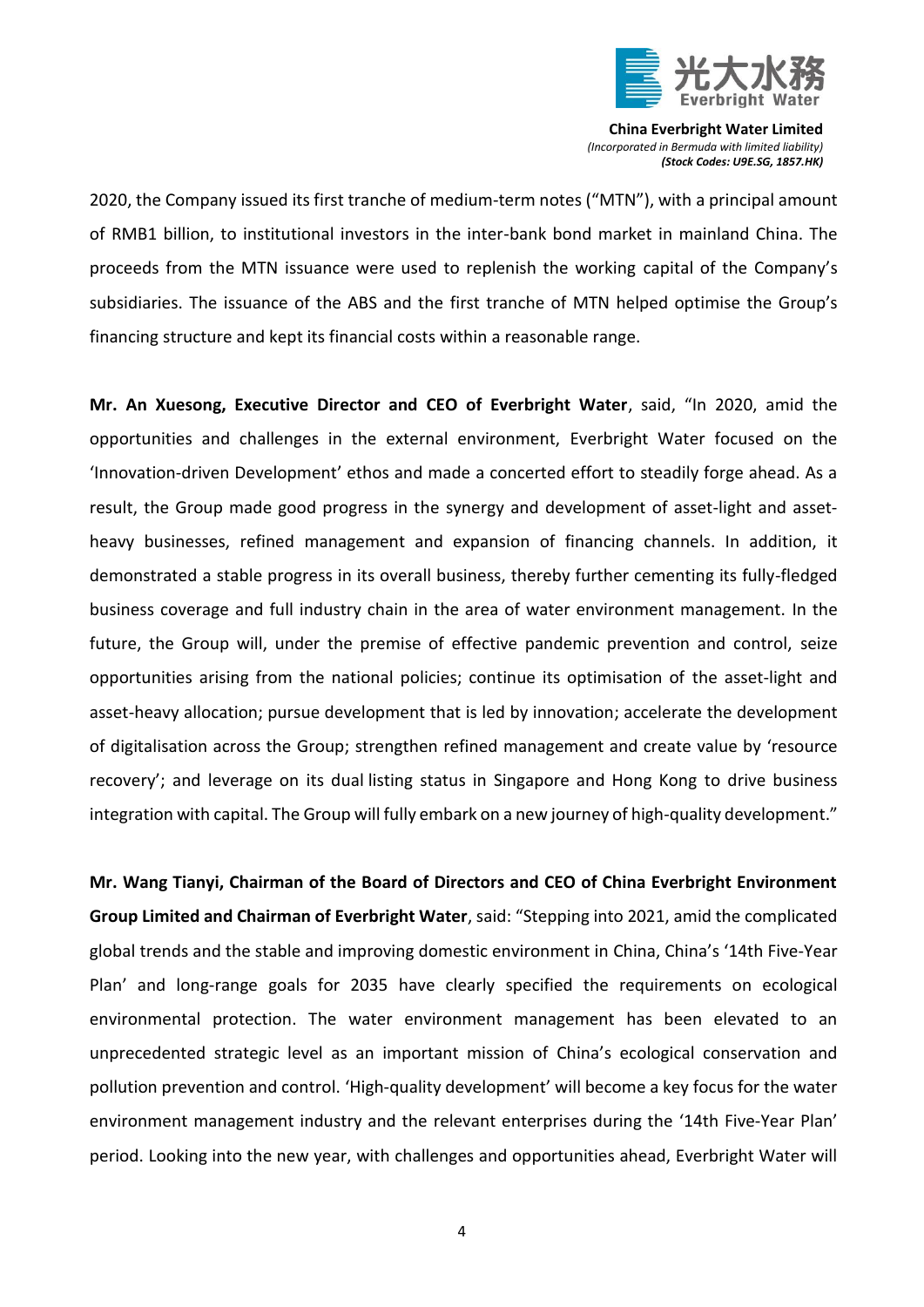

adhere to its corporate mission of being 'Devoted to Ecology and Environment for a Beautiful China', grasp opportunities presented by the national strategies and policies, carry out in-depth analysis of industry opportunities, and seek flexible balance between asset-light and asset-heavy businesses. The Group will fully leverage on the advantages of its technology platform, actively explore and develop various investment and financing channels, continue strengthening its corporate governance, and fully enhance its operation and management efficiencies to steadily achieve highquality growth. Everbright Water will also strive to create sustainable returns for its shareholders and contribute the Everbright strength to the development of the water environment management industry!"

*-End-*